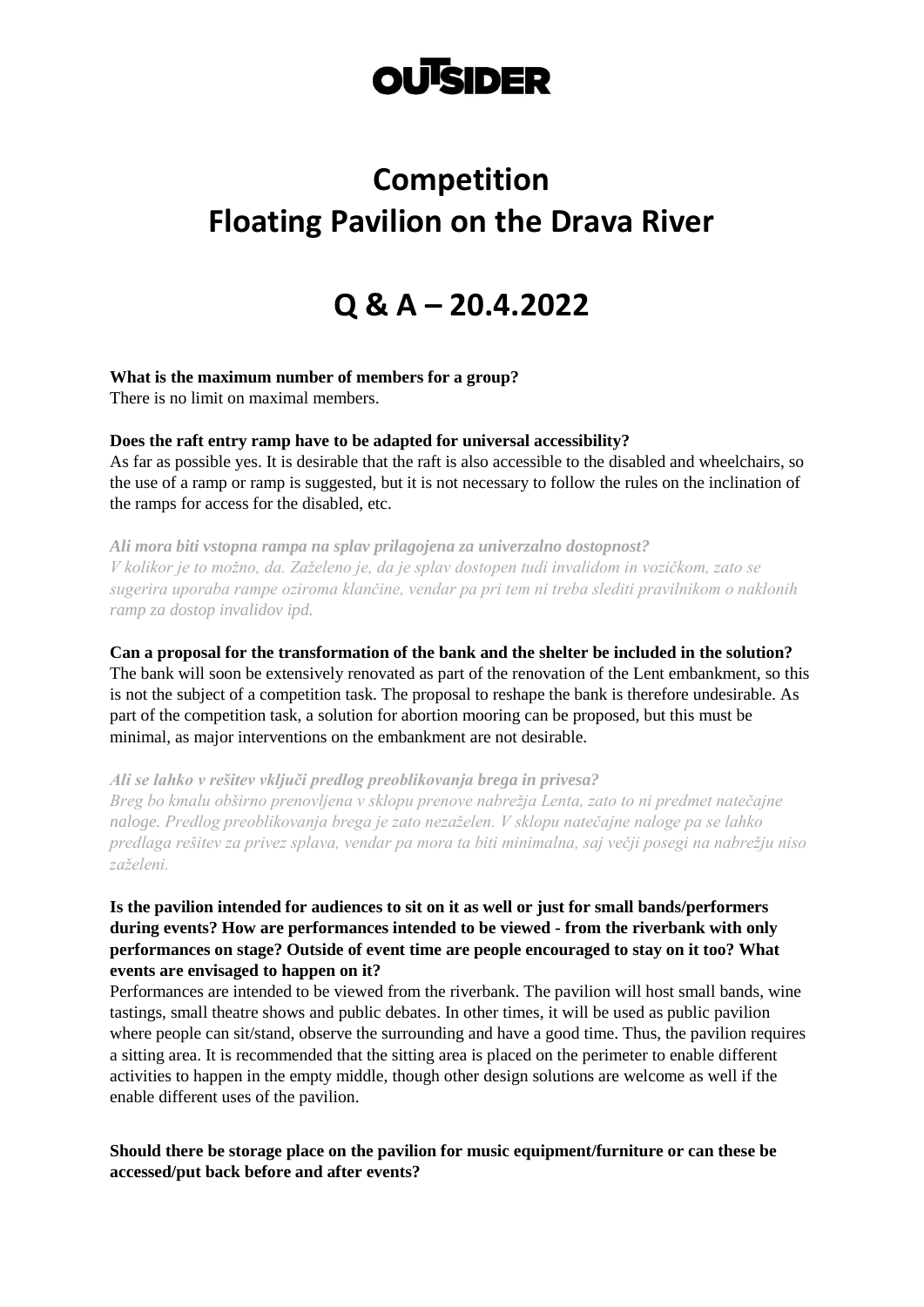

No, the pavilion should not have a storage space.

# **Is the roof to be completely solid for rain/weather protection, or can it be open, or designed in a way that provides shading but open to weather?**

Because the pavilion will host performances, it is advised that the roof is water-proof. In this way, the activities on the pavilion are not depended on weather.

# **Does the pavilion need to be open on all sides (this ties back to the 1st question regarding its functionality and if audiences will be on it or not)? Or can one or more sides be closed/screened, etc?**

This aspect of the pavilion is not specifically defined so you are free to suggest whatever design you deem most appropriate. The above-mention activities do not require any specific design of the sides.

## **Is the maximum 4m in height considered a box shape as the maximum pavilion envelope (i.e. a 4x8x8m box can float through below existing bridges)?**

The required height means that the maximum point of the pavilion should not exceed 4 m. However, this does not mean that the pavilion should be a box shape or any other specific shape.

# **How long can the detachable platform for access be i.e. adjacent to the riverbank, or can be going into the river as a long path that can float?**

You are free to design the detachable platform however you want.

## **When is the pavilion intended to be used, during the day/night? and for how long?**

The pavilion is intended to be used day and night  $-$  it will not be closed to public during any specific time of the day. When not used as performance stage, the public can use it as a contemplation area to observe the surroundings for as long as they want.

## **My question is in most conditions when this pavilion is used as a stage, will the audience be on the riverbank or on the pavilion?**

It depends on specificities of the performance and performer's preferences. In most cases, the audience will probably sit on the riverbank but if the audience is smaller, it can sit on the pavilion as well if the performer wishes so. As written in the competition brief, the pavilion should enable different uses and quick adaptations which also means a possibility for different sitting configurations.

#### **Is the red hidden line proposed for the Floating pavilion (see scheme below)?**

No, the red line does not represent the pavilion. This are plans of a floating stage platform that already exists and is used in time of Festival Lent (open air performance festival in Maribor). It is constructed anew every single year solely for this purpose and deconstructed when the festival is over. It does not contain any information about size etc. relevant for the new pavilion. The plans are added merely to show its floating system that participants can use in their design if they want or do not know how to design their own floating system.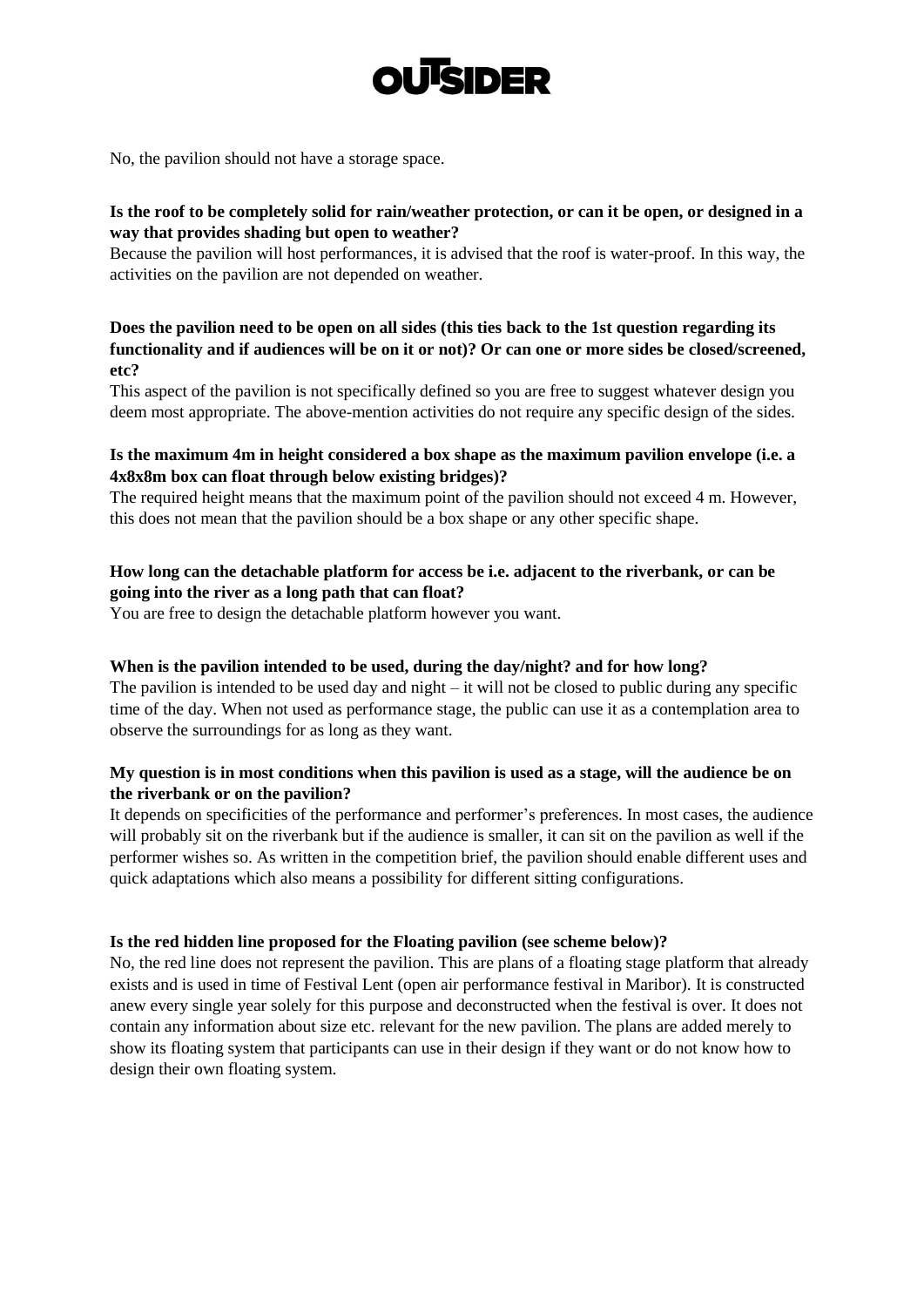



**The blue continuous line is the floating platform that already exists so I don't have to design it? Just to make sure that the pavilion can joint precisely with a platform? (see scheme above)** You have to design the whole pavilion yourself, the platform as well. This are plans of a floating stage platform that already exists and is used in time of Festival Lent (open air performance festival in Maribor). It is constructed anew every single year solely for this purpose and deconstructed when the festival is over. It does not contain any information about size etc. relevant for the new pavilion. The plans are added merely to show its floating system that participants can use in their design if they want or do not know how to design their own floating system.

#### **Can I combine wood with other materials such as tension fabric canopy?**

You can, but the wood should be the leading material.

#### **Can I change wood with bamboo? Or wood is the only material.**

You can switch wood for bamboo as this is still considered a wooden material, but consider that bamboo is not local material and is not available as construction material in Slovenia.

**We would like to know if some structural elements of the pavilion can go further than 8x8m of the base of the platform or if they must stay within the perimeter of 8x8m.** Yes, if you prove that it does not affect water buoyancy.

**" The overall height of the pavilion should not exceed 4 m." Please refer me from what level to measure the overall height (e.g. upwards from the floor level of the pavilion)?** It is measured from the water level.

#### **The details which you support us for the stage , Is the stage we will put our proposal on it or you gave these details for example ?**

It is an example. For the pavilion, the pontoon dimensions are 8x8m.

**Ali je tlorisna velikost splava 8x8 m ali je lahko velikosti do 10x10 m?** Tlorisna velikost je 8x8m.

**Ali se višina paviljona (streha) šteje od nivoja vode, ali od vrha pontona ali od tlaka splava?** Od nivoja vode.

**What are the maximal dimensions of floating raft? 8x8 metres what is mentioned in competition brief or 24,18x20,25 metres like drawing of floating raft that was given as documentation?**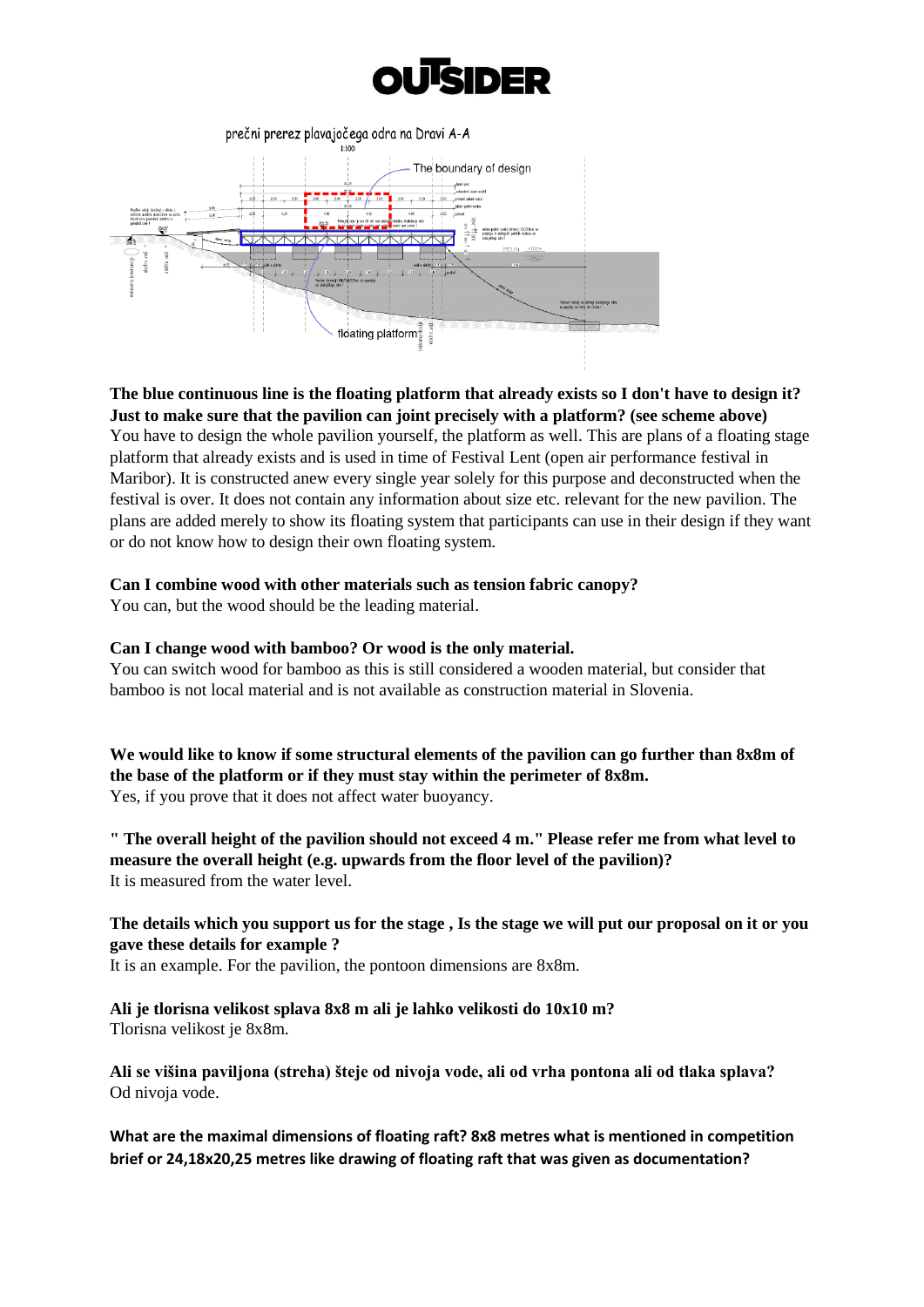# **OUISIDER**

The dimension is 8x8. Given plan is only an example of ponton the use in Maribor for big stage on the river. It can be useful to see details of the pontoon.

**What are maximal hight of project? In competition brief it is mentioned height of 4 metres, but from where, from water level (253,20 metres from water level) or from level of the deck that was given in the section of floating raft (255,35 metres from water level)?** From the water level.

# **Maksimalna širina in dolžina veljata tudi za paviljonski del splava ali lahko paviljonski del presega meje plavajoče konstrukcije?**

Lahko presega v kolikor dokažete, da ne vpliva na plovnost.

# **Splav in paviljonski del morata biti konstrukcijsko ločena ali lahko eno izhaja iz drugega? Mišljeno, ali govorimo o paviljonu, ki plava ali o paviljonu na plavajoči konstrukciji.** Dovoljeni sta obe opciji. Lahko uporabite obstoječe plavajoče splave dimenzije 8x8m in je paviljon postavljen na to. Lahko pa zasnujete tudi plavajoči del, pri čemer je pogoj, da dokažete plovnost.

# **Maksimalna višina je omejena na 4m ali je lahko presežena v primeru montažne konstrukcije, ki se med premikanjem zniža?**

Da, če je to enostavno izvedljivo.

# **Na kakšen način je zamišljeno dokazovanje plovnosti objekta, v kolikor konstrukcija ni standardna?**

S statičnim izračunom, ki dokaže da plavajoči del zdrži težo splava in koristno obtežbo.

# **V prihodnosti je predvidena preureditev Lenta, zato nas zanima ali naj se paviljon navezuje na predlagano rešitev ali na obstoječe stanje?**

Na predlagano rešitev.

# **Ali je plavajoči splav mišljen tudi za transport ljudi v času premikanja?** Ne.

# **Is it necessary to design only the pavilion to be placed on a floating raft or also the flotation system?**

Both options are alloved:

*As a model of a floating object, plans for a floating stage, used annually as the main stage of the Lent Festival, are attached to the competition brief. A construction floating system of a pontoon is presented, which can be used in this competition, but not necessarily. Candidates are given a free hand to design their own buoyant construction – in this case, they have to explain and prove, based on their description and plans, how the designed construction maintains buoyancy. The pavilion must be buoyant.*

# **From which point is the maximum height of 4m to be measured? The water line or the flat surface of the floating platform?**

From the water line.

# **When in use as a stage, will the pavilion be required to host an audience, or is the intention that the audience will be seated on the riverbank?**

Performances are intended to be viewed from the riverbank. The pavilion will host small bands, wine tastings, small theatre shows and public debates. In other times, it will be used as public pavilion